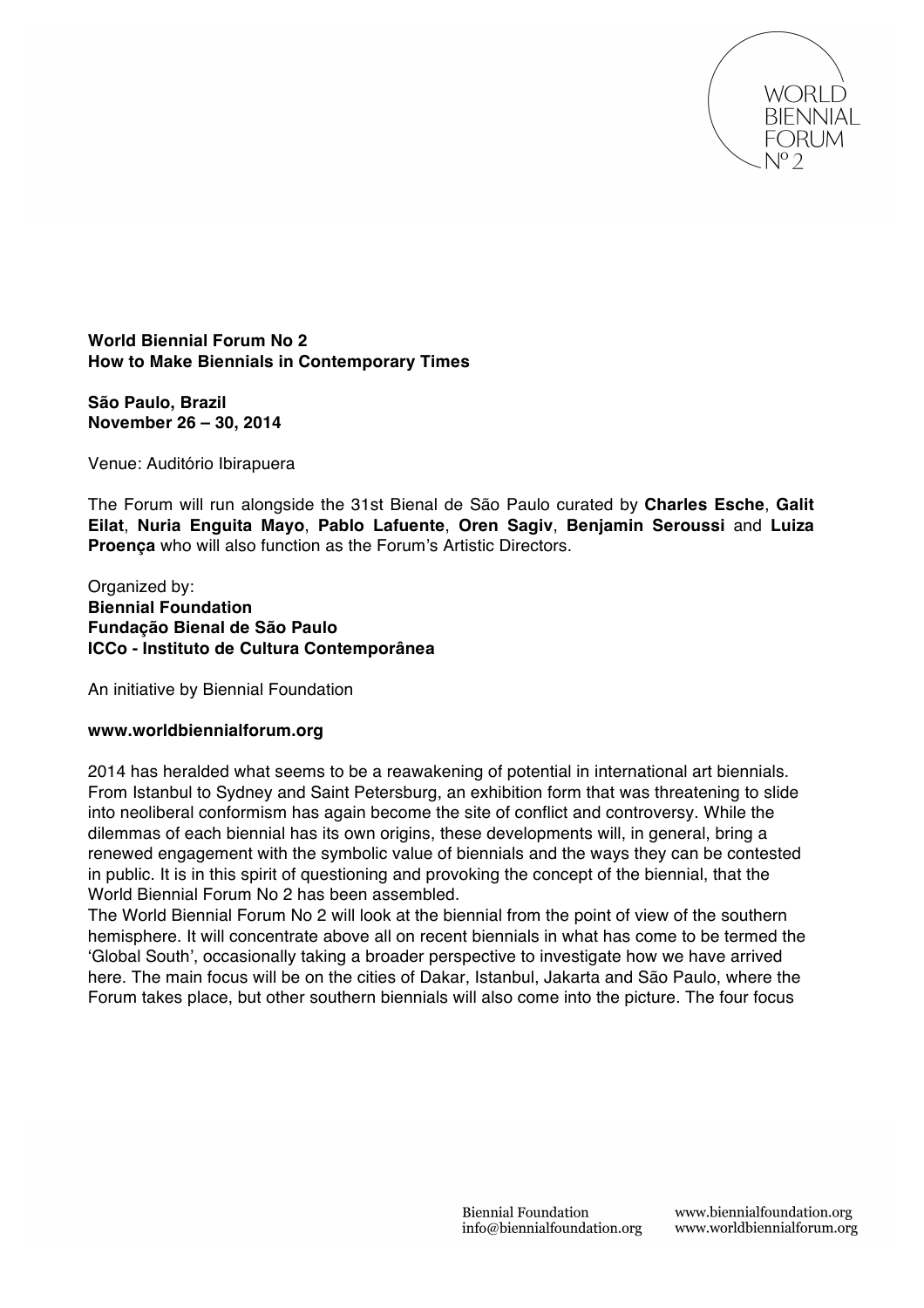

cities have been staging biennials in different forms for at least the past 20 years, during which time they have invented new traditions and created suitable structures to support and develop them. At a time when the relationship between artistic desire and political will is under negotiation more broadly, and biennials are seen simultaneously as both opportunities for harvesting cultural capital and threats to the smooth operation of the status quo, these biennials will serve as the anchor points for a more general discussion about what is the potential of biennials in contemporary times.

Following an evening keynote address by Peter Osborne (Professor of Modern European Philosophy and Director of the Centre for Research in Modern European Philosophy at Kingston University, London), looking at the nature of contemporaneity in art, four sessions will be held over two days. The four sessions are titled:

1. **Once Again, as If for the First Time:** archives, biennial memory and the balance between continuity and reinvention.

2. **No More Imagined Communities**: what comes after national art competitions and neoliberal city marketing.

3. **Popularity without Populism:** education, ideology and exchange.

4. **Works and Their Consequences:** the role of art and artists and how both address the public.

These sessions will be open to the general public. In addition, workshops will be held for biennial representatives, and trips to other Brazilian cities and their museums will be organized on the last two days of the World Biennial Forum No 2.

Entrance to the World Biennial Forum No 2 is free of charge, but registration will be mandatory. The Pre-Registration for the WBF No 2 is now open. More detailed information on the registration procedure of the Forum can be found here:

http://www.worldbiennialforum.org/registration/.

The **Prince Claus Fund** is offering ticket grants for art professionals interested in participating in World Biennial Forum No 2. The Ticket Fund is specifically intended for artists and cultural practitioners living in Latin America, Asia, Africa, the Caribbean, non-EU Balkans and non-EU Eastern Europe. For information regarding the application procedure, see

http://www.princeclausfund.org/en/activities/the-prince-claus-fund-s-ticket-fund.html.